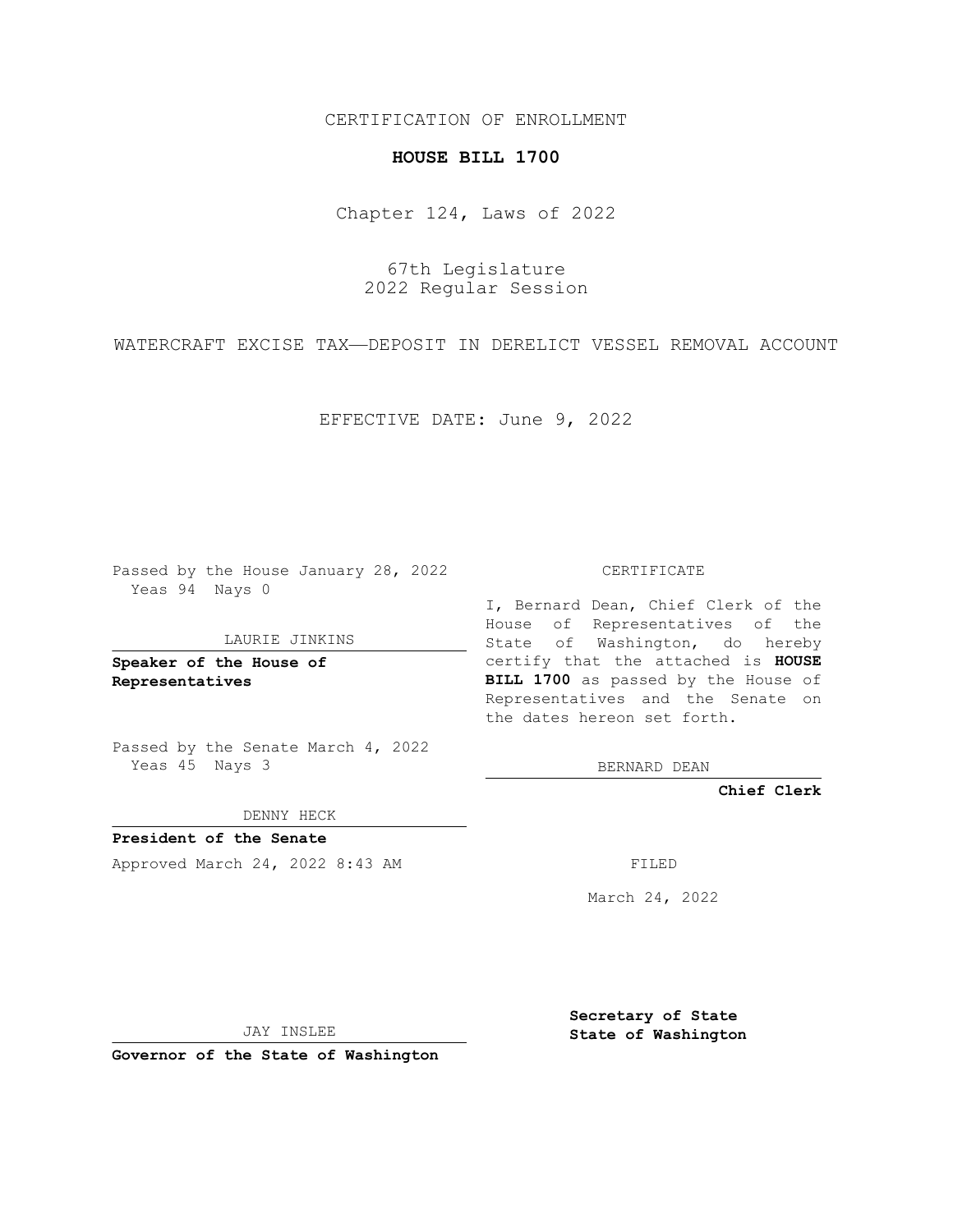### **HOUSE BILL 1700**

Passed Legislature - 2022 Regular Session

# **State of Washington 67th Legislature 2022 Regular Session**

**By** Representatives Paul, Griffey, Fitzgibbon, Ryu, Ramel, Leavitt, Wicks, Shewmake, Duerr, Bateman, Bronoske, Peterson, Rule, Simmons, and Tharinger; by request of Department of Natural Resources

Prefiled 12/23/21. Read first time 01/10/22. Referred to Committee on Appropriations.

1 AN ACT Relating to sustainable funding for the derelict vessel 2 removal account using the vessel watercraft excise tax; amending RCW 3 82.49.030; and creating a new section.

4 BE IT ENACTED BY THE LEGISLATURE OF THE STATE OF WASHINGTON:

 NEW SECTION. **Sec. 1.** (1) The legislature finds that the department of natural resources' derelict vessel removal program is seen as a national model for vessel removal, yet funding for the program is not sufficient to remove all sunken and abandoned vessels from state waters.

 (2) The legislature finds that since 2002, the department's derelict vessel removal program has removed almost 1,000 vessels and eliminated environmental and habitat threats to some 10.6 cumulative 13 miles of Washington's waters.

 (3) The legislature further finds that the number of derelict vessels continues to increase due to insufficient funding to address 16 the increased need as more vessels are added to the list each year, 17 resulting in some vessels lingering for years. Currently, there are around 270 identified vessels of concern, or 7,500 linear feet of vessels. These derelict vessels have critical impacts on water quality, salmon, and southern resident killer whales.